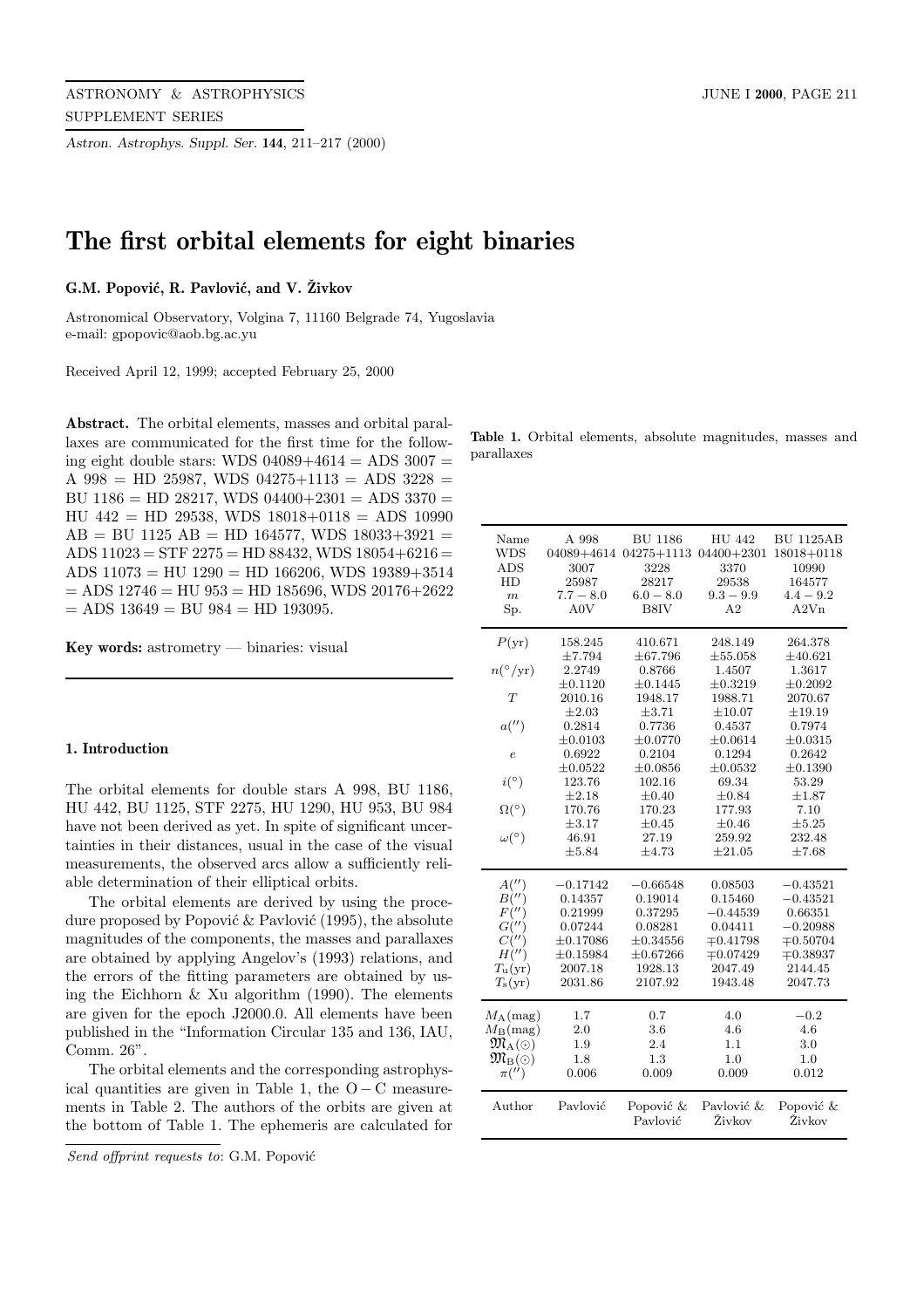**Table 1.** continued

| Name<br><b>WDS</b><br>ADS<br>HD<br>$\boldsymbol{m}$<br>Sp.                                                                                                                    | <b>STF 2275</b><br>18033+3921<br>11023<br>88432<br>$9.3 - 9.5$<br>$_{\rm G0}$                                                                                                              | HU 1290<br>$18054 + 6216$<br>11073<br>166206<br>$9.2 - 9.5$<br>F8                                                                                                                    | HU 953<br>19389+3514<br>12746<br>185696<br>$8.8 - 9.2$<br>G <sub>0</sub>                                                                                                            | <b>BU 984</b><br>20176+2622<br>13649<br>193095<br>$9.0 - 9.3$<br>F8                                                                                                               |
|-------------------------------------------------------------------------------------------------------------------------------------------------------------------------------|--------------------------------------------------------------------------------------------------------------------------------------------------------------------------------------------|--------------------------------------------------------------------------------------------------------------------------------------------------------------------------------------|-------------------------------------------------------------------------------------------------------------------------------------------------------------------------------------|-----------------------------------------------------------------------------------------------------------------------------------------------------------------------------------|
| $P(\text{yr})$<br>$n(^{\circ}/\mathrm{yr})$<br>T<br>a('')<br>$\overline{e}$<br>i(°)<br>$\Omega$ <sup>(<math>\circ</math></sup> )<br>$\omega$ <sup>(<math>\circ</math></sup> ) | 525.460<br>$\pm 22.316$<br>0.6851<br>$\pm 0.0291$<br>2012.872<br>$\pm 42.54$<br>0.6786<br>$\pm 0.2007$<br>0.4767<br>$\pm 0.0339$<br>77.95<br>$\pm 10.16$<br>131.60<br>$\pm 2.84$<br>142.76 | 294.940<br>$\pm 10.030$<br>1.2206<br>$\pm 0.0415$<br>1985.026<br>±44.81<br>0.4755<br>$\pm 0.0528$<br>0.2567<br>$\pm 0.0514$<br>120.35<br>$\pm 0.48$<br>110.45<br>$\pm 6.40$<br>80.56 | 300.8386<br>±41.540<br>1.19666<br>$\pm 0.1652$<br>2009.729<br>$\pm 4.97$<br>0.7364<br>$\pm 0.1963$<br>0.4491<br>$\pm 0.0450$<br>54.70<br>$\pm 4.05$<br>8.52<br>$\pm 8.58$<br>314.66 | 286.5759<br>$\pm 28.928$<br>1.2562<br>$\pm 0.1268$<br>2080.014<br>$\pm 9.62$<br>0.8000<br>$\pm 0.0523$<br>0.0885<br>$\pm 0.0774$<br>70.19<br>±7.45<br>43.99<br>$\pm 3.16$<br>2.98 |
| A''<br>$B($ "<br>F('')<br>$G($ $^{\prime\prime}$<br>$C($ "<br>H'''<br>$T_{\rm u}(\rm yr)$<br>$T_{\rm s}({\rm yr})$                                                            | $\pm 76.34$<br>0.29367<br>$-0.46149$<br>0.35655<br>$-0.23298$<br>$\mp 0.40168$<br>$\mp 0.52835$<br>1870.48<br>2030.61                                                                      | ±12.50<br>0.19481<br>0.15584<br>0.20080<br>$-0.42572$<br>$\pm 0.40478$<br>$\pm 0.06727$<br>1941.82<br>2042.22                                                                        | $\pm 42.04$<br>0.55672<br>$-0.22269$<br>0.47373<br>0.37341<br>$\mp 0.42750$<br>$\mp 0.42241$<br>2023.48<br>1936.30                                                                  | ±14.60<br>0.56502<br>0.56502<br>$-0.21789$<br>0.16591<br>$\pm 0.03907$<br>$\pm 0.75167$<br>2078.04<br>2220.49                                                                     |
| $M_A$ (mag)<br>$M_{\rm B}$ (mag)<br>$\mathfrak{M}_\mathrm{A}(\odot)$<br>$\mathfrak{M}_{\mathrm{B}}(\odot)$<br>$\pi('')$<br>Author                                             | 3.8<br>4.0<br>1.2<br>1.2<br>0.008<br>Popović                                                                                                                                               | 3.7<br>4.0<br>1.2<br>1.1<br>0.008<br>Živkov &<br>Pavlović                                                                                                                            | 4.3<br>4.7<br>1.1<br>1.0<br>0.013<br>Živkov &<br>Popović                                                                                                                            | 4.8<br>5.1<br>1.0<br>0.9<br>0.015<br>Pavlović &<br>Popović                                                                                                                        |

the next 10 years, beginning with 1999, the step length is one year.

The final part contains the figures with the orbits.

### **2. Comments**

Notes to individual binary systems follow, sorted in order of WDS designation (the 2000–epoch right ascension– and declination–based designation used in the Washington Visual Double Star Catalog of Worley & Douglass 1996).

**WDS 04089+4614 = ADS 3007 = A 998 = HD 25987** For the purpose of orbit calculating the position angle is corrected for 180◦ in four cases as follows: 1981.01, 1982.06, 1983.84, 1985.00.

The obtained orbital elements yield a parallax value in good agreement with the trigonometric parallax given in the Hipparcos Catalogue  $(0.00665 \pm 0.00096)$ .

The measuring of this pair grows in its difficulty and at the epoch of periastron passage in 2010 the component separation will be  $\sim 0\rlap{.}^{\prime\prime}07$  only.

**WDS 04275+1113 = ADS 3228 = BU 1186 = HD 28217** This pair, visible by the naked eye in the constellation of Taurus, was discovered in 1890 by Burnham S.W. The separation of the components was about  $0\rlap.{''}6$ then. From Aitkin's measurement in 1898 the pair grew closer and more unfavourable for the measurements (McAlister & Hartkopf 1988).

The elements are based on a change in  $\theta$  of about 60<sup>°</sup>. but one should take into account that the pair has a high inclination ( $i = 120°$ ) and that already 1/4 of the orbital plane has been defined by the observations.

For the purpose of obtaining the parallax and absolute magnitude we use the empirical relation concerning the stars above the main sequence in the HR diagram (luminosity class –  $LC - B8$  IV). The Hipparcos Catalogue yields for this pair  $0''00670 \pm 0''00096$  as its trigonometrical parallax, whereas the orbital parallax obtained by us is somewhat higher  $0\rlap.{''}009$ .

**WDS 04400+2301 = ADS 3370 = HU 442 = HD 29538** The orbital elements for this Hussey W.L. pair, discovered in 1901, are based on a change in the position angle of 103◦. Due to its faint components and the separation not exceeding  $0\rlap{.}^{\prime\prime}5$  the pair has not been much observed. Nevertheless, the available observations allow to define the orbit position sufficiently well.

The spectral type and the obtained absolute magnitude indicate that the system belongs to LC VI (subdwarfs). By applying the mass-luminosity relation to the stars below the main sequence one obtains a parallax significantly higher  $(0.009)$  than that given in the Tycho Catalogue  $(0.^{\prime\prime}0016 \pm 0.^{\prime\prime}0009).$ 

**WDS 18018+0118 = ADS 10990 = BU 1125 = HD 164577** The orbital elements are obtained from a position-angle change of 104◦. The measurements have a large scatter.

The pair is on the main sequence of HR diagram. The obtained orbital parallax  $0.^{\prime\prime}0012$  agrees well with the one given in the Hipparcos Catalogue  $(0.^{\prime\prime}001231\pm0.^{\prime\prime}000083).$ 

Popović and Pavlović failed in noticing the duplicity of this system on May 27, 1998 when they tried to measure this pair. The cause is, most probably, in the magnitude difference  $\Delta m = 4^{\text{m}}$ 8. For this moment, according to the ephemeris,  $\rho$  is 0. 0.56.

**WDS 18033+3921 = ADS 11023 = STF 2275 = HD 88432** In the calculation of the elements the position angle is corrected for 180◦ in the case of two Baize's observations from 1954.70 and 1956.70 and also for one Worley's observation from 1961.43.

The orbital parallax derived here agrees fully with the trigonometric parallax given in the Hipparcos (0.  $0\frac{1}{00836} \pm$  $0\rlap.{''}00092$ ).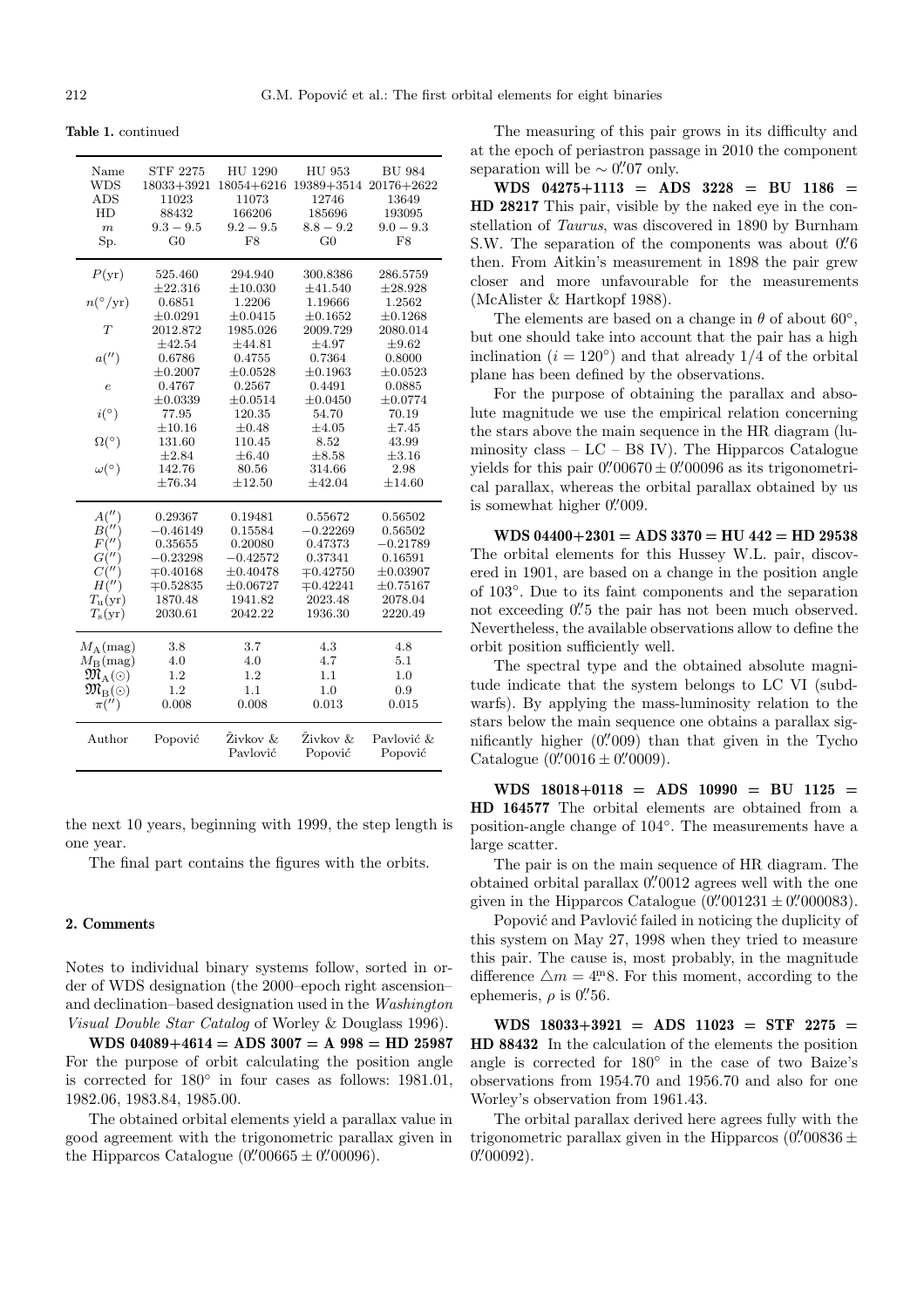

**Fig. 1.** Observed positions (⊠) and the ones emanating from the orbit calculation (□). The periastron position (Π) and the line of nodes  $(\Omega)$  are given as well. The unit on both axes is second of arc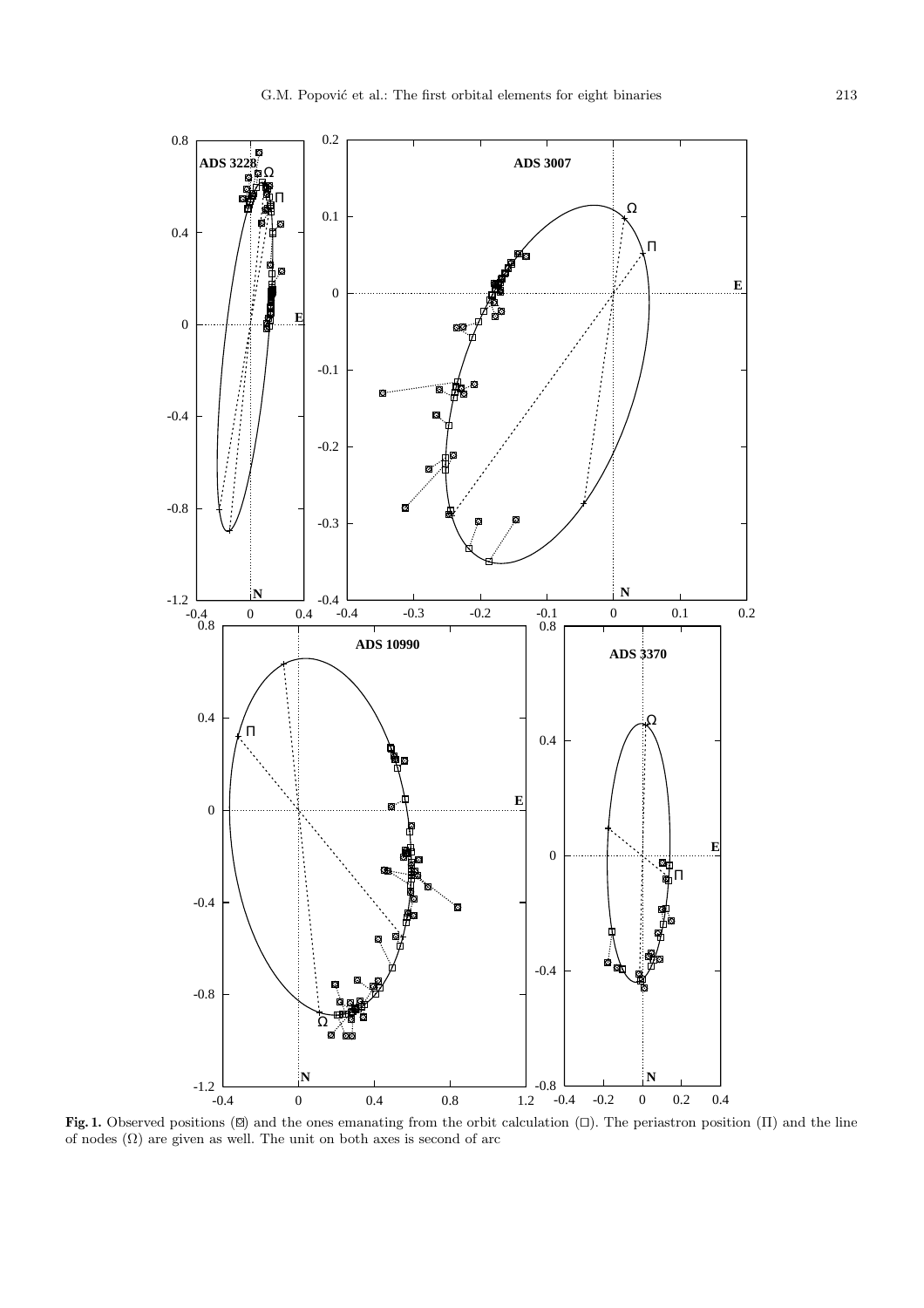

**Fig. 1.** continued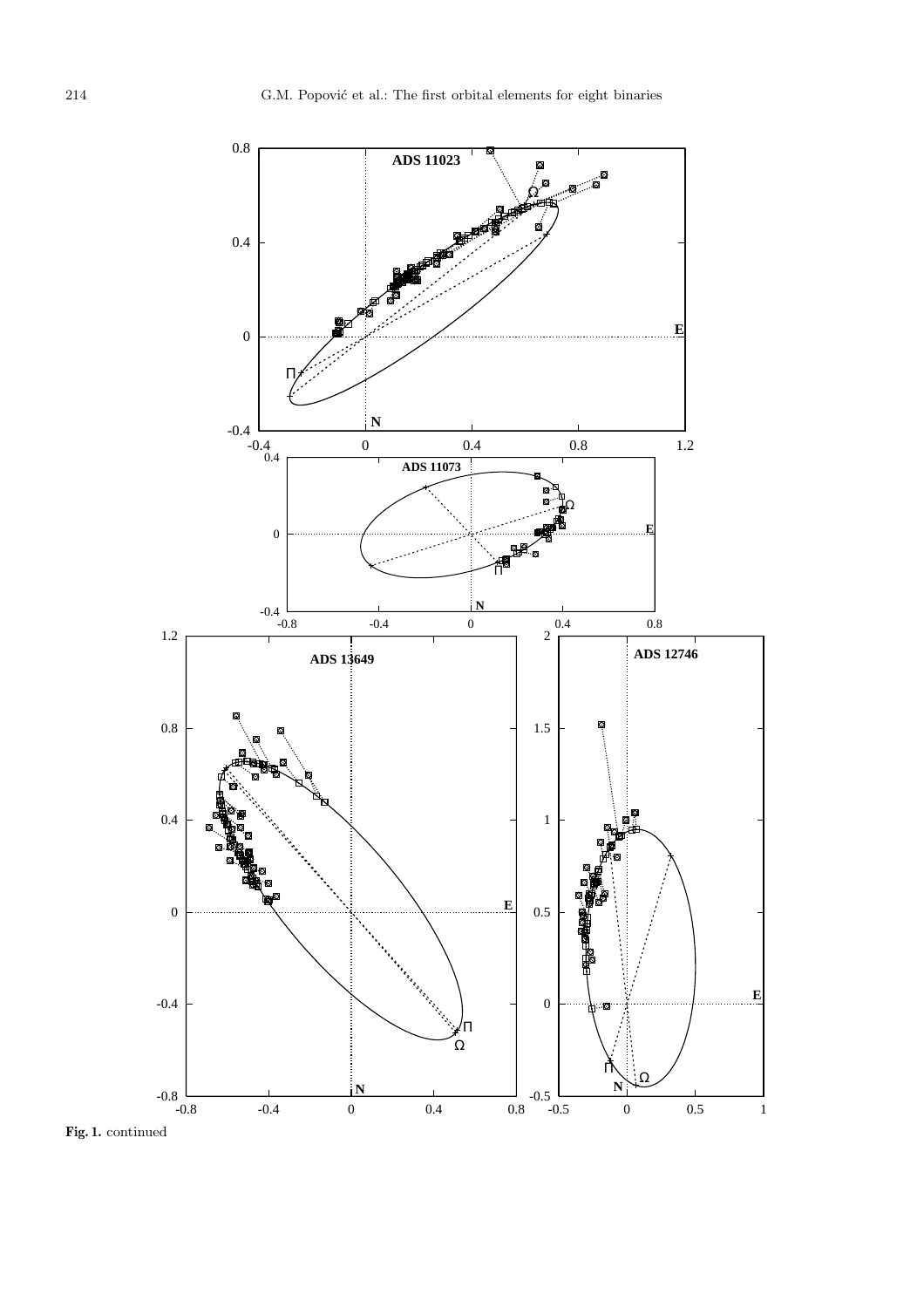# **Table 2.** Measurements and  $(O - C)$

### **Table 2.** continued

|                  |                  |                              |                  | WDS $04089+4614 = A\ 998 = ADS\ 3007 = HD\ 25987$ |                |                              |
|------------------|------------------|------------------------------|------------------|---------------------------------------------------|----------------|------------------------------|
| $\scriptstyle t$ | $\theta_{\rm t}$ | $\rho$                       | $\boldsymbol{n}$ | Obs.                                              | $\Delta\theta$ | $\Delta \rho$                |
| 1905.81          | 332°9            | 0''33                        | 3                | А                                                 | 1.275          | $-0.^{\prime\prime}07$       |
| 1916.65          | 325.1            | 0.36                         | 2                | А                                                 | $-1.20$        | $-0.04$                      |
| 1932.84          | 318.9            | 0.38                         | 2                | А                                                 | 0.25           | 0.01                         |
| 1944.72          | 310.9            | 0.32                         | $\overline{4}$   | Voûte                                             | $-1.17$        | $^{ -0.02}$                  |
| 1946.35          | 311.4            | 0.42                         | 6                | VBs                                               | 0.34           | 0.08                         |
| 1947.93          | 309.2            | 0.36                         | 4                | $_{\rm Bz}$                                       | $-0.84$        | 0.03                         |
| 1955.68          | 300.5            | 0.31                         | 4                | $\mathbf{B}z$                                     | $-4.01$        | 0.01                         |
| 1961.85          | 295.3            | 0.29                         | 1                | $_{\text{Cou}}$                                   | $-3.90$        | 0.01                         |
| 1962.816         | 299.3            | 0.24                         | $\overline{4}$   | Bos                                               | 1.03           | -0.03                        |
| 1962.945         | 298.2            | 0.26                         | $\overline{4}$   | Wor                                               | 0.05           | $-0.01$                      |
| 1964.10          | 300.0            | 0.26                         | 1                | $_{\rm{Cou}}$                                     | 3.00           | $-0.01$                      |
| 1965.06          | 110.3            | 0.37                         | $\overline{4}$   | hz                                                | $-5.71$        | 0.11                         |
| 1973.95          | 100.5            | 0.24                         | $\overline{4}$   | hz                                                | -4.40          | 0.02                         |
| 1976.837         | 280.8            | 0.23                         | 4                | Wor                                               | 0.49           | 0.02                         |
| 1978.88          | 273.7            | 0.18                         | 3                | hz                                                | $-2.98$        | $-0.02$                      |
| 1981.01          | 99.4             | 0.18                         | $\overline{2}$   | Morel                                             | 6.91           | $-0.01$                      |
| 1981.90          | 268.7            | 0.17                         | 3                | hz                                                | $-1.91$        | $-0.01$                      |
| 1982.06          | 97.9             | 0.17                         | 3                | $_{\rm{Cou}}$                                     | 7.64           | $-0.01$                      |
| 1983.0472        | 266.2            | 0.177                        | 1                | McA87b                                            | $-1.86$        | -0.00                        |
| 1983.0637        |                  | 269.3 0.170                  | $\mathbf 1$      | McA87b                                            | 1.28           | $-0.01$                      |
| 1983.84          | 85.7             | 0.18                         | $\overline{2}$   | $_{\rm{Cou}}$                                     | $-0.51$        | 0.01                         |
| 1984.0521        | 265.0            | 0.171                        | $\mathbf 1$      | McA87b                                            | $-0.70$        | $-0.00$                      |
| 1985.00          | 83.7             | 0.17                         | $\overline{2}$   | $_{\rm{Cou}}$                                     | 0.34           | 0.00                         |
| 1985.8405        | 260.7            | 0.165                        | $\mathbf 1$      | McA87b                                            | $-0.50$        | $-0.00$                      |
| 1986.8862        | 258.1            | 0.162                        | 1                | McA89                                             | $-0.28$        | 0.00                         |
| 1987.7599        | 255.2            | 0.159                        | $\mathbf 1$      | McA89                                             | $-0.70$        | 0.00                         |
| 1989.7068        | 250.2            | 0.153                        | $\mathbf 1$      | Har92                                             | 0.19           | 0.00                         |
| 1989.813         |                  | 249.8 0.14                   | 1                | Cou, Ling                                         | 0.13           | 0.01                         |
|                  |                  |                              |                  |                                                   |                |                              |
|                  |                  |                              |                  |                                                   |                |                              |
|                  |                  |                              |                  | WDS $04275+1113 = BU$ 1186 = ADS 3228 = HD 28217  |                |                              |
| $\boldsymbol{t}$ | $\theta_{\rm t}$ | $\rho$                       | $\boldsymbol{n}$ | Obs.                                              | $\Delta\theta$ | $\Delta \rho$                |
| 1890.92          | 182°1            | $0\rlap{.}^{\prime\prime}59$ | 3                | $\beta$                                           | 0.071          | $0\rlap{.}^{\prime\prime}05$ |
| 1893.61          | 185.3            | $0.55\pm$                    | $\overline{2}$   | Sp                                                | 4.96           | 0.00                         |
| 1896.09          | 180.5            | 0.64                         | 5                | $_{\mathrm{Sp}}$                                  | 1.07           | 0.07                         |
| 1898.03          | 174.4            | 0.75                         | 3                | А                                                 | $-4.34$        | 0.17                         |
| 1900.06          | 176.9 0.57       |                              | 1                | See                                               | $^{-1.15}$     | $-0.02$                      |
| 1908.70          | 174.7            | 0.66                         | 6                | Doo3, GrO3                                        | $-0.65$        | 0.04                         |
| 1922.60          | 167.4            | 0.58                         | 2                | GrO                                               | $^{-4.03}$     | $^{\rm -0.07}$               |
| 1936.65          | 166.2            | 0.62                         | 4                | $_{\rm Bz}$                                       | $-1.27$        | 0.00                         |
| 1943.74          | 168.5            | 0.61                         | 3                | Voûte                                             | 3.24           | 0.02                         |
| 1948.731         | 165.6 0.52       |                              | 1                | $_{\rm VBs}$                                      | 2.08           | $-0.04$                      |
| 1951.052         | 168.7 0.45       |                              | 1                | Markowitz                                         | 6.06           | $-0.09$                      |
| 1952.870         | 166.9 0.51       |                              | 1                | Markowitz                                         | 4.99           | $-0.02$                      |
| 1962.13          | 152.6            | 0.49                         | $\overline{c}$   | Bz                                                | -4.86          | 0.04                         |
| 1963.110         | 149.8            | 0.30                         | 3                | Wor                                               | $-7.09$        | $-0.14$                      |
| 1978.118         | 129.8            | 0.22                         | 4                | Wor                                               | $-13.40$       | $-0.07$                      |
| 1981.91          | 134.7            | 0.33                         | 3                | hz                                                | $-2.24$        | 0.08                         |
| 1983.0500        | 132.7            | 0.224                        | 1                | McA et al.                                        | $^{-1.95}$     | $-0.01$                      |
| 1983.7162        | 132.3            | 0.213                        | 1                | McA et al.                                        | $-0.90$        | $-0.02$                      |
| 1984.0522        | 131.4 0.211      |                              | 1                | McA et al.                                        | $-1.04$        | $-0.01$                      |
| 1984.7072        | 130.4 0.206      |                              | 1                | McA et al.                                        | $-0.49$        | $-0.01$                      |
| 1984.9968        | 129.8            | 0.204                        | 1                | McA et al.                                        | $-0.38$        | $^{ -0.01}$                  |
| 1985.8488        | 127.6            | 0.196                        | 1                | McA et al.                                        | $^{ -0.37}$    | $-0.01$                      |
| 1986.8890        | 124.3            | 0.188                        | 1                | McA et al.                                        | -0.73          | $-0.01$                      |
| 1987.7600        | 122.5            | 0.181                        | 1                | McA et al.                                        | 0.14           | $^{ -0.01}$                  |
|                  |                  |                              |                  |                                                   |                |                              |

|                  |                  |           |                |                              |                           | WDS $04400+2301 = HU$ $442 = ADS$ $3370 = HD$ $29538$      |                          |
|------------------|------------------|-----------|----------------|------------------------------|---------------------------|------------------------------------------------------------|--------------------------|
| $\it t$          | $\theta_{\rm t}$ |           | $\rho$         | Obs.<br>$\boldsymbol{n}$     |                           | $\Delta\theta$<br>$\Delta \rho$                            |                          |
| 1901.86          | 333°8 0"41       |           |                | 3<br>Hu                      | $4^\circ\hspace{-3pt}.90$ | $0.^{\prime\prime}10$                                      |                          |
| 1921.33          | 340.9 0.41       |           |                | 3<br><b>VBs</b>              | $-4.13$                   | 0.00                                                       |                          |
| 1944.76          | 357.0 0.41       |           |                | $\overline{4}$<br>Voûte      | $-1.32$                   | $-0.02$                                                    |                          |
| 1947.07          |                  | 0.9 0.46  |                | <b>BVs</b><br>$\overline{4}$ | 1.27                      | 0.03                                                       |                          |
| 1958.08          |                  | 4.6 0.35  |                | 3<br>Cou                     | $-1.96$                   | $-0.04$                                                    |                          |
| 1961.19          |                  | 7.6 0.34  |                | 3<br>Bz                      | $-1.27$                   | $-0.03$                                                    |                          |
| 1961.37          |                  | 13.4 0.37 |                | $\overline{5}$<br>$\rm{BVs}$ | 4.39                      | 0.00                                                       |                          |
| 1970.507         |                  | 16.1 0.28 |                | 3<br>Wor                     | $-1.63$                   | $-0.02$                                                    |                          |
| 1975.10          | 28.0 0.21        |           |                | $\overline{2}$<br>Mul        | 4.07                      | $-0.05$                                                    |                          |
| 1979.97          | 33.1 0.27        |           |                | 3<br>hz                      | 0.13                      | 0.05                                                       |                          |
| 1987.7574        | 56.8 0.145       |           |                | $\mathbf{1}$                 | McA et al. $-0.25$        | $-0.01$                                                    |                          |
| 1991.9022        |                  |           |                | 76.8 0.104 1 McA et al.      | 0.18                      | $-0.04$                                                    |                          |
|                  |                  |           |                |                              |                           |                                                            |                          |
|                  |                  |           |                |                              |                           | WDS $18018+0118 = BU$ $1125AB = ADS$ $10990 = HD$ $164577$ |                          |
| $\boldsymbol{t}$ | $\theta_{\rm t}$ | $\rho$    | $\it n$        | Obs.                         | $\Delta\theta$            |                                                            | $\Delta \rho$            |
| 1889.39          | 14°91"01         |           | 5              | $\beta$                      | $1^\circ\hspace{-3pt}.43$ |                                                            | 0''' 10                  |
| 1890.47          | 19.7 0.91        |           | 3              | $\beta$                      | 5.59                      |                                                            | 0.00                     |
| 1892.37          | 22.0 0.89        |           | $\overline{4}$ | $\beta$                      | 6.77                      |                                                            | $-0.03$                  |
| 1894.13          | 14.9 0.78        |           | $\overline{4}$ | Sp                           | $-1.37$                   |                                                            | $-0.14$                  |
| 1897.51          | $10.5$ 0.99      |           | 3              | Α                            | $-7.75$                   |                                                            | 0.07                     |
| 1898.52          | 15.3 0.86        |           | 3              | $\beta$                      | $-3.54$                   |                                                            | $-0.06$                  |
| 1898.53          | 16.6 1.02        |           | 3              | Α                            | $-2.25$                   |                                                            | 0.10                     |
| 1900.14          | 18.6 0.88        |           | $\overline{2}$ | Lewis                        | $-1.19$                   |                                                            | $-0.04$                  |
| 1901.49          | 17.6 0.95        |           | 3              | Doo                          | $-2.99$                   |                                                            | 0.03                     |
| 1903.67          | 30.1 0.85        |           | $\mathbf{1}$   | <b>VBs</b>                   | 8.23                      |                                                            | $-0.06$                  |
| 1905.39          | 21.3 0.96        |           | $\overline{4}$ | Doo                          | $-1.59$                   |                                                            | 0.05                     |
| 1913.21          | 23.3 0.80        |           | 3              | A2, $GrO1$                   | $-4.32$                   |                                                            | $-0.09$                  |
| 1916.50          | 27.7 0.86        |           | $\overline{2}$ | Fox                          | $-1.98$                   |                                                            | $-0.02$                  |
| 1926.48          | 37.3 0.70        |           | $\mathbf 1$    | Fur                          | 1.01                      |                                                            | $-0.14$                  |
| 1935.14          | 43.5 0.75        |           | $\overline{4}$ | $\mathbf{B}z$                | 0.83                      |                                                            | $-0.05$                  |
| 1943.46          | 58.0 0.72        |           | 6              | <b>VBs</b>                   | 8.42                      |                                                            | $-0.03$                  |
| 1945.32          | 53.3 0.76        |           | 3              | Voûte                        | 2.05                      |                                                            | 0.02                     |
| 1946.72          | 52.7 0.73        |           | 3              | $\mathbf{B}z$                | 0.16                      |                                                            | 0.00                     |
| 1957.405         | 66.9 0.67        |           | 4              | Bos                          | 3.40                      |                                                            | 0.01                     |
| 1958.633         | 60.4 0.52        |           | 4              | <b>Bos</b>                   | $-4.50$                   |                                                            | $-0.14$                  |
| 1959.53          | 63.6 0.94        |           | 3              | Wor                          | $-2.34$                   |                                                            | 0.29                     |
| 1959.69          | 64.2 0.76        |           | $\overline{2}$ | Wor                          | $-1.93$                   |                                                            | 0.11                     |
| 1959.91          | 68.5 0.64        |           | 3              | VBs                          | 2.12                      |                                                            | $-0.01$                  |
| 1961.521         | 72.1 0.60        |           | 5              | <b>Bos</b>                   | 3.80                      |                                                            | $-0.04$                  |
| 1961.69          | 65.9 0.69        |           | 4              | $\mathbf{B}z$                | $-2.61$                   |                                                            | 0.05                     |
| 1962.462         | simple           |           | $\mathbf 1$    | Cou                          | $\overline{\phantom{0}}$  |                                                            | $\overline{\phantom{0}}$ |
| 1965.51          | 73.1 0.59        |           | 3              | Cou                          | $-0.19$                   |                                                            | $-0.03$                  |
| 1966.69          | 69.9 0.59        |           | 4              | $\mathbf{B}z$                | $-4.93$                   |                                                            | $-0.02$                  |
| 1971.342         | 83.7 0.60        |           | 4              | Wor                          | 2.53                      |                                                            | 0.01                     |
| 1980.603         | 92.0 0.49        |           | 4              | Wor                          | $-3.01$                   |                                                            | $-0.07$                  |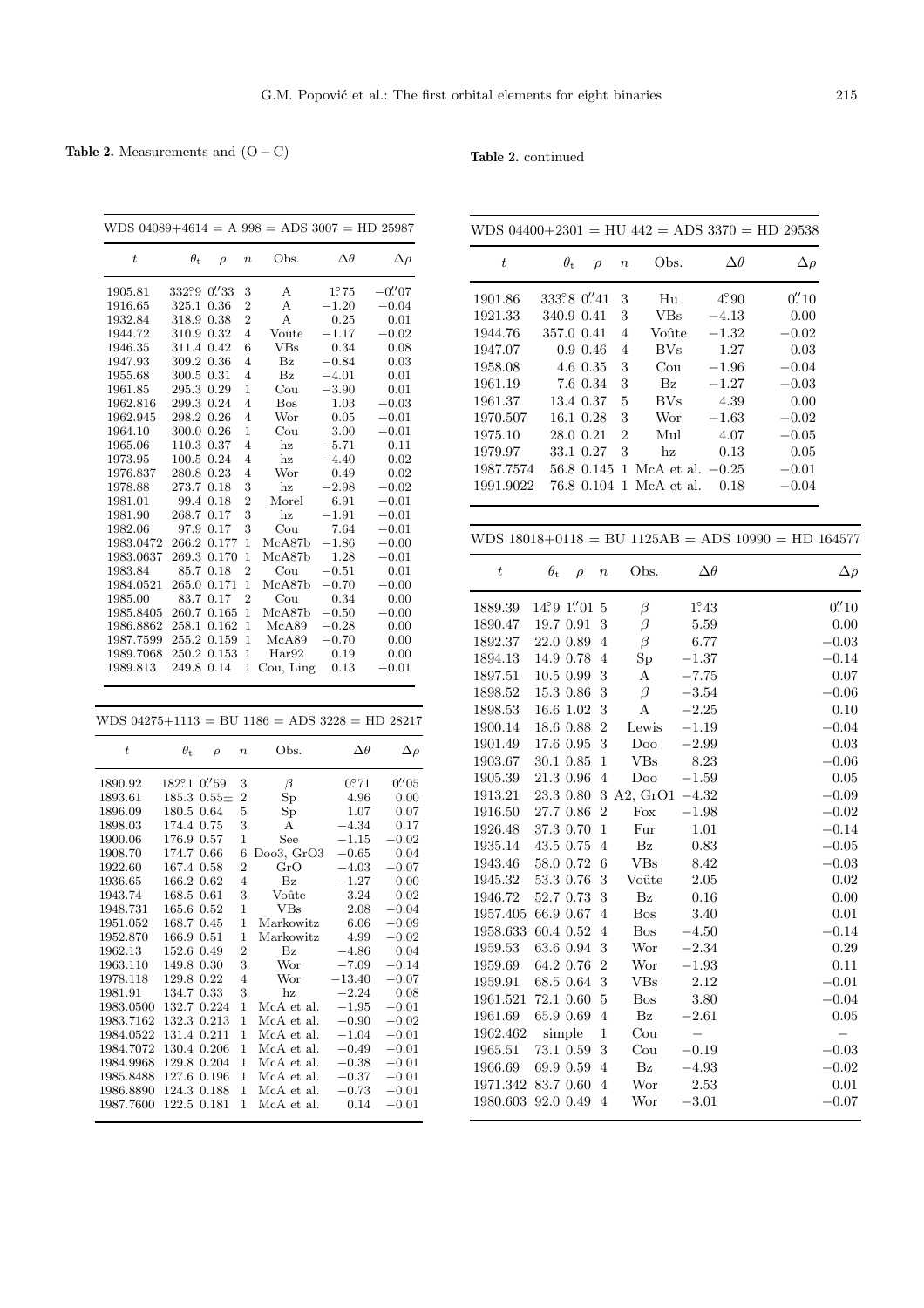**Table 2.** continued

## **Table 2.** continued

|                  |                  |        |                  |                                                    |                       | WDS $18033+3921 = STF 2275 = ADS 11023 = HD 88432$ |
|------------------|------------------|--------|------------------|----------------------------------------------------|-----------------------|----------------------------------------------------|
| $\bar{t}$        | $\theta_{\rm t}$ | $\rho$ | $\boldsymbol{n}$ | Obs.                                               | $\Delta\theta$        | $\Delta \rho$                                      |
| 1832.20          | 12799            | 1''.08 | 3                | Σ                                                  | $-1.95$               | 0.17                                               |
| 1844.35          | 126.8 0.8±       |        | $\mathbf{1}$     | Ma                                                 | $-3.83$               | $-0.10$                                            |
| 1859.89          | 141.1            | 0.45   | $\mathbf{1}$     | Se                                                 | 9.43                  | $-0.42$                                            |
| 1878.59          | 128.4            | 1.13   | 1                | ΟΣ                                                 | $-4.64$               | 0.31                                               |
| 1882.54          | 138.9 0.98       |        | $\mathbf{1}$     | ΟΣ                                                 | 5.54                  | 0.17                                               |
| 1884.50          | 150.2 0.92       |        | 5                | En                                                 | 16.68                 | 0.12                                               |
| 1888.64          | 138.8 0.47       |        | $\overline{2}$   | Sp                                                 | 4.93                  | $^{ -0.32}$                                        |
| 1892.60          | 134.7 0.94       |        | $\overline{2}$   | Big                                                | 0.48                  | 0.17                                               |
| 1894.57          | 135.6 0.69       |        | 6                | Com                                                | 1.20                  | $-0.07$                                            |
| 1901.46          | 133.1            | 0.66   | 3                | Lewis                                              | $^{-1.96}$            | $-0.07$                                            |
| 1906.42          | 129.6            | 1.00   | 1                | Frm                                                | $-5.98$               | 0.29                                               |
| 1911.74          | 133.8 0.67       |        | 9                | GrO6, Neuj3                                        | $-2.39$               | $-0.01$                                            |
| 1923.54          | 136.5 0.64       |        | 3                | Fur                                                | $-1.25$               | 0.03                                               |
| 1927.816         | 137.6 0.74       |        | $\overline{2}$   | $G\Sigma$                                          | $-0.83$               | 0.16                                               |
| 1930.651         | 137.7 0.61       |        | 3                | $G\Sigma$                                          | $-1.21$               | 0.05                                               |
| 1932.559         | 141.8 0.55       |        | 5                | $G\Sigma$                                          | 2.54                  | 0.00                                               |
| 1933.45          | 140.9 0.46       |        | $\overline{2}$   | VBs                                                | 1.47                  | $-0.08$                                            |
| 1944.39          | 139.8 0.41       |        | $\overline{4}$   | Voute                                              | $-2.14$               | $-0.04$                                            |
| 1946.08          | 141.6 0.43       |        | 5                | $_{\rm VBs}$                                       | $-0.82$               | $-0.01$                                            |
| 1950.652         | 148.7 0.31       |        | $\mathbf 1$      | Markowitz                                          | 4.79                  | $-0.09$                                            |
| 1951.660         | 142.7 0.30       |        | $\mathbf 1$      | Markowitz                                          | $-1.58$               | $-0.09$                                            |
| 1953.54          | 147.6 0.29       |        | $\overline{2}$   | $_{\rm VBs}$                                       | 2.58                  | $-0.08$                                            |
|                  |                  |        |                  |                                                    |                       |                                                    |
| $\boldsymbol{t}$ |                  |        |                  | WDS $18033+3921 = STF 2275 = ADS 11023 = HD 88432$ |                       |                                                    |
|                  | $\theta_{\rm t}$ | $\rho$ | $\boldsymbol{n}$ |                                                    | $\Delta\theta$        | $\Delta \rho$                                      |
|                  |                  |        |                  | Obs.                                               |                       |                                                    |
| 1954.70          | 322.7 0.31       |        | $\overline{4}$   | $\mathbf{B}z$                                      | $-2.81$               | $-0.05$                                            |
| 1956.70          | 321.3 0.31       |        | 3                | $\mathbf{B}z$                                      | $-5.13$               | $-0.03$                                            |
| 1957.60          | 150.0 0.34       |        | $\overline{2}$   | <b>VBs</b>                                         | 3.12                  | 0.01                                               |
| 1958.618         | 149.5            | 0.31   | 3                | <b>Bos</b>                                         | 2.09                  | $-0.01$                                            |
| 1958.62          | 155.4 0.28       |        | $\overline{2}$   | <b>VBs</b>                                         | 7.98                  | $-0.04$                                            |
| 1960.72          | 145.3 0.30       |        | $\overline{2}$   | $_{\rm Bz}$                                        | -3.33                 | $-0.00$                                            |
| 1960.99          | 157.4 0.30       |        | 5                | VBs                                                | 8.60                  | $-0.00$                                            |
| 1961.43          | 329.7 0.27       |        | 3                | Wor                                                | 0.62                  | $-0.03$                                            |
| 1961.502         |                  | single | $\overline{2}$   | Dju                                                |                       | $\overline{\phantom{0}}$                           |
| 1962.102         | 151.5 0.27       |        | $\overline{4}$   | <b>Bos</b>                                         | 1.97                  | $-0.02$                                            |
| 1942.49          | 152.1            | 0.24   | 3                | $_{\rm{Cou}}$                                      | 2.30                  | $^{\rm -0.05}$                                     |
| 1962.71          | 153.5            | 0.27   | 3                | $\mathbf{B}z$                                      | 3.55                  | $-0.01$                                            |
| 1965.72          | 152.3 0.26e      |        | $\overline{2}$   | $\rm{Bz}$                                          | $-0.03$               | 0.01                                               |
| 1967.478         | 148.6 0.18       |        | $\overline{2}$   | Walker Jr.                                         | $-5.41$               | $-0.06$                                            |
| 1967.55          | 153.9 0.24       |        | 3                | Morel                                              | $-0.18$               | 0.00                                               |
| 1968.54          | 147.2 0.21       |        | $\overline{2}$   | Cou                                                | $-7.94$               | $-0.02$                                            |
| 1975.493         | 171.5 0.10       |        | 1                | Walker Jr.                                         | 5.10                  | $-0.06$                                            |
| 1976.50          | 189.2 0.11       |        | 3                | hz                                                 | 20.31                 | $^{ -0.04}$                                        |
| 1987.529         | 238.3 0.114      |        | $\mathbf{1}$     | C                                                  | 8.52                  | 0.03                                               |
| 1987.529         | 236.0 0.122      |        | $\mathbf 1$      | Г                                                  | 6.22                  | 0.04                                               |
| 1991.3192        | 255.4 0.106      |        | $\mathbf{1}$     | Har94                                              |                       | 0.01                                               |
| 1992.3132        | 266.6 0.111      |        | $\mathbf 1$      | Har94                                              | $-1.39$<br>$-0.72$    | 0.01                                               |
| 1905.44          | 13796 0.742      |        | $\overline{2}$   | Hu1, A1                                            | $0\rlap{.}{^\circ}31$ | $0\rlap{.}^{\prime\prime}00$                       |

1922.77 125.8 0.40 2 VBs 1.17 −0.04<br>1933.49 118.2 0.37 4 VBs 1.02 −0.07 1933.49 118.2 0.37 4 VBs 1.02 −0.07<br>1944.86 107.7 0.42 3 VBs −1.11 0.00  $\begin{array}{ccccccccc} 1944.86 & & 107.7 & 0.42 & 3 & & VBs & & -1.11 & & & 0.00 \\ 1953.69 & & 102.1 & 0.40 & 2 & & Mult & & 0.84 & & & 0.02 \end{array}$ 1953.69 102.1 0.40 2 Mul 0.84 0.02<br>1953.71 97.2 0.40 4 Bz -4.04 0.02

97.2 0.40

|                    |                  |                              |                  | WDS 19389+3514 = HU 953 = ADS 12746 = HD 185696     |                |                              |
|--------------------|------------------|------------------------------|------------------|-----------------------------------------------------|----------------|------------------------------|
| $\bar{t}$          | $\theta_t$       | $\rho$                       | $\boldsymbol{n}$ | Obs.                                                | $\Delta\theta$ | $\Delta \rho$                |
| 1958.552           | 96.7             | 0.33                         | 3                | Bos                                                 | 0.36           | $-0.02\,$                    |
| 1958.63            | 92.0             | 0.29                         | $\overline{2}$   | VBs                                                 | $-4.26$        | $-0.06$                      |
| 1959.78            |                  | 96.8 0.33                    | $\overline{2}$   | $_{\rm{Cou}}$                                       | 1.82           | $-0.02\,$                    |
| 1961.71            | 86.5             | 0.34                         | $\overline{4}$   | $_{\rm Bz}$                                         | 6.20           | 0.01                         |
| 1963.526           | 93.5             | 0.30                         | 4                | Wor                                                 | 3.09           | $-0.02$                      |
| 1974.524           |                  | 74.8 0.24                    | $\overline{4}$   | Wor                                                 | 3.40           | 0.00                         |
| 1976.49            |                  | 70.2 0.30                    | 4                | Mul                                                 | 3.56           | 0.07                         |
| 1977.54            | 69.7             | 0.20                         | 3                | hz                                                  | 5.84           | $-0.02$                      |
| 1981.653           | 49.4             | 0.20                         | 3                | Wor                                                 | $-1.86$        | 0.00                         |
| 1983.50            |                  | 44.9 0.22                    | 3                | Mul                                                 | 0.22           | 0.03                         |
| 1904.47            | 177°3            | $1\rlap{.}^{\prime\prime}04$ | 3                | Hu                                                  | 0.87           | $0\rlap{.}^{\prime\prime}09$ |
| 1909.46            | 177.5            | 1.04                         | 5                | Bow2, Dob3                                          | $-0.76$        | 0.09                         |
| 1922.09            | 180.9 1.00       |                              | $\overline{2}$   | VBs                                                 | $^{-2.12}$     | 0.08                         |
| 1923.69            | 186.1 0.94       |                              | 3                | Chan1, Plq2                                         | 2.46           | 0.03                         |
| 1925.55            | 187.4 1.53       |                              | $\mathbf 1$      | Schem                                               | 3.02           | 0.62                         |
| 1935.36            | 187.8 0.87       |                              | 3                | $_{\rm Bz}$                                         | $-0.70$        | 0.01                         |
| 1935.68            | 189.0 0.97       |                              | $\overline{2}$   | VBs                                                 | 0.36           | 0.11                         |
| 1941.555           | 185.5 0.80       |                              | $\mathbf 1$      | $\rm{Arend}$                                        | -5.86          | $-0.03$                      |
| 1944.42            | 192.7 0.90       |                              | 3                | Voute                                               | $-0.08$        | 0.09                         |
| 1950.751           | 195.6 0.62       |                              | $\mathbf 1$      | Markowitz                                           | $-0.59$        | $-0.14$                      |
| 1951.706           | 197.3 0.60       |                              | 1                | Markowitz                                           | 0.56           | $^{-0.15}$                   |
| 1955.796           | 198.09 0.70      |                              | 6                | Rabe                                                | $-1.18$        | $-0.01$                      |
| 1956.54            | 200.0 0.74       |                              | 3                | <b>Bos</b>                                          | 0.25           | 0.03                         |
| 1956.78            | 199.0 0.70       |                              | 3                | $\mathbf{B}z$                                       | $-0.91$        | $-0.01$                      |
| 1957.60            | 201.9 0.80       |                              | 3                | <b>VBs</b>                                          | 1.43           | 0.10                         |
| 1958.684           | 200.8 0.59       |                              | $\overline{2}$   | Dju, Dac                                            | $-0.42$        | $-0.10$                      |
| 1961.727           | 205.5 0.73       |                              | 3                | Wor                                                 | 2.04           | 0.07                         |
| 1962.60            | 207.1            | 0.61                         | 3                | $_{\rm{Cou}}$                                       | 2.95           | $-0.04\,$                    |
| 1962.66            | 205.0 0.66       |                              | 5                | $_{\rm VBs}$                                        | 0.80           | 0.01                         |
| 1964.78            | 206.1 0.64       |                              | $\overline{4}$   | hz                                                  | 0.14           | 0.02                         |
| 1970.472           | 211.1            | 0.69                         | 1                | Ole                                                 | $-0.36$        | 0.14                         |
| 1970.552           | 213.5 0.60       |                              | $\overline{2}$   | Pop                                                 | 1.96           | 0.05                         |
| 1972.473           | 213.9 0.58       |                              | 1                | Ole                                                 | 0.16           | 0.05                         |
| 1973.628           | 216.6 0.55       |                              | $\mathbf 1$      | Pop                                                 | 1.44           | 0.04                         |
| 1974.636           | 218.4 0.50       |                              | 4                | Wor                                                 | 1.93           | $-0.00$                      |
| 1977.55            | 221.1 0.47       |                              | 3                | hz                                                  | 0.42           | 0.01                         |
| 1977.556           | 220.5 0.52       |                              | 2                | Holden                                              | $-0.19$        | 0.06                         |
| 1979.52            | 223.4 0.39       |                              | 3                | hz                                                  | -0.56          | -0.04                        |
| 1982.721           | 226.9 0.35       |                              | 3                | Massone                                             | $-3.35$        | $-0.04\,$                    |
| 1986.216           | 234.5 0.37       |                              | $\overline{2}$   | Zul                                                 | -4.40          | 0.02                         |
| 1995.62            | 274.7 0.15       |                              | 3                | hz                                                  | $-0.89$        | $-0.11\,$                    |
|                    |                  |                              |                  |                                                     |                |                              |
|                    |                  |                              |                  | WDS $20176+2622 = BU$ 984 = ADS $13649 = HD$ 193095 |                |                              |
| $\boldsymbol{t}$   | $\theta_{\rm t}$ | $\rho$                       | $\it n$          | Obs.                                                | $\Delta\theta$ | $\Delta \rho$                |
| 1880.47 204°1 0"86 |                  |                              | 2                | $\beta$                                             | 8°43           | 0''37                        |
| 1883.70            | 199.8 0.63       |                              | 3                | Ho                                                  | 0.83           | 0.10                         |
| 1888.49            | 203.1            | $\qquad \qquad -$            | 1                | Lv                                                  | 0.01           |                              |
| 1890.85            | 207.5 0.73       |                              | 7                | Sp                                                  | 2.66           | 0.12                         |
| 1901.78            | 211.8 0.70       |                              | 2                | А                                                   | 0.38           | 0.02                         |
| 1903.02            | 212.0 0.88       |                              | 4                | Doo                                                 | $-0.05$        | 0.15                         |
| 1908.10            | 213.6            | 1.02                         | $\overline{2}$   | Moth                                                | $-0.85$        | 0.25                         |
| 1909.55            | 213.9 0.77       |                              | 15               | Dob3, Lv2, GrO10                                    | $-1.19$        | 0.01                         |
| 1913.43            | 214.7 0.75       |                              | 14               | Fox3, GrO11                                         | $-2.03$        | 0.06                         |
| 1916.68            | 217.7 0.87       |                              | 3                | Ptt                                                 | $-0.33$        | 0.04                         |
|                    |                  |                              |                  |                                                     |                |                              |